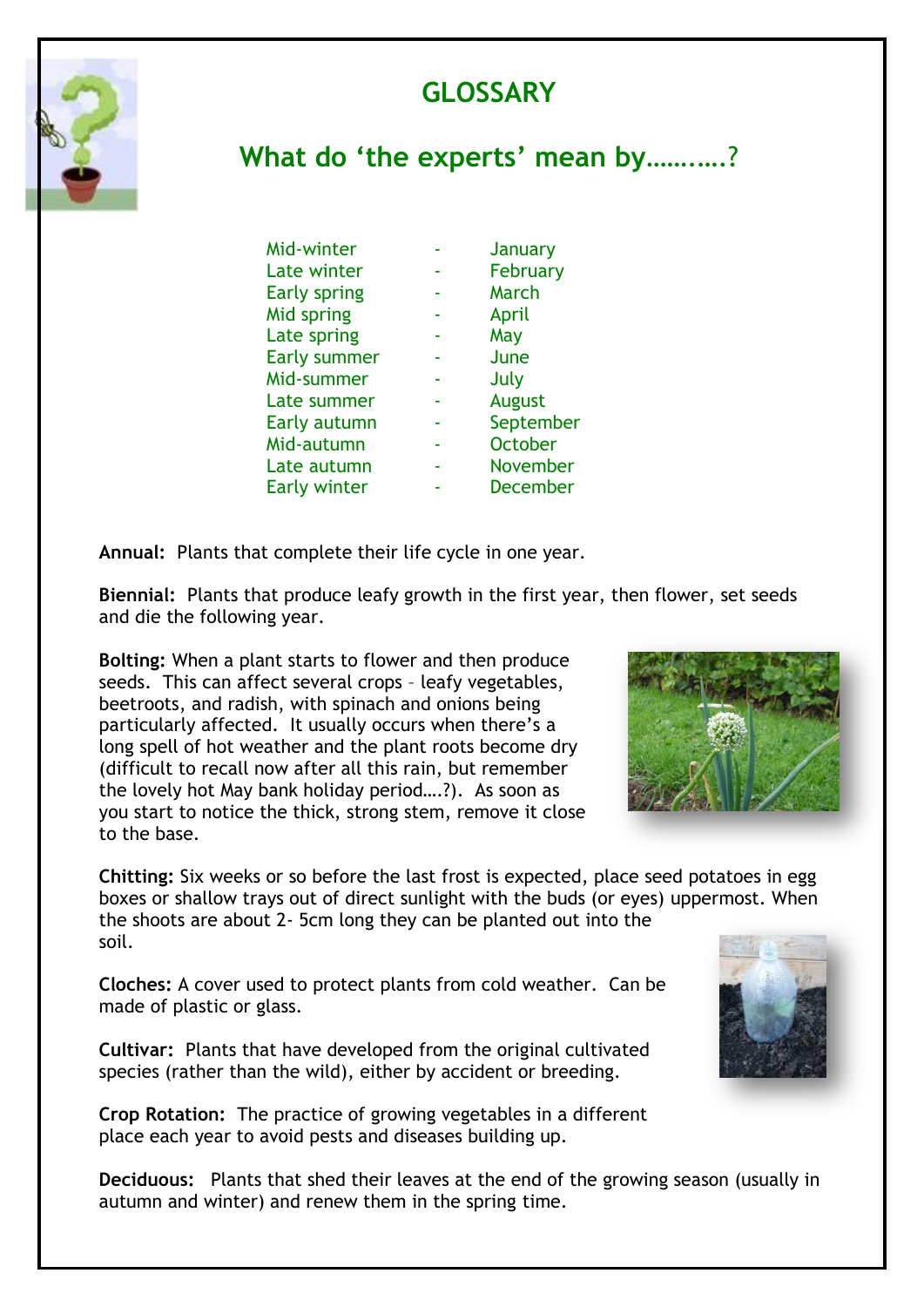**Double Digging:** Involves a trench being dug one spit deep (spade-depth) and the soil transported to the other end of the plot. The bottom of the trench is 'forked over' to the depth of the fork then compost or manure is added and the roots of perennial weeds removed. The adjacent trench is then dug a spit deep and the soil from that put into the first trench, and so on until the end of the bed. If this is done when you first prepare your beds, it will not have to be repeated for at least another five years, depending on soil type. Be careful not to dig up the subsoil when preparing the soil as it has no immediate nutritional value.

**Earth Up:** Pulling or hoeing earth up around plant stems to protect their roots (or tubers in the case of potatoes).

**Fertilisers:** Often artificially produced and available in concentrated powder, liquid or granular forms. They're a quick source of plant food. Can also be homemade with [nettles and comfrey.](http://greensideup.ie/how-to-make-comfrey-nettle-fertiliser/)

**Foliar Feed:** A liquid fertilizer that is applied to healthy plant foliage. Nutrients are taken up by the plant very quickly using this method.

**Frost Hardy:** Plants that can withstand temperatures down to –5oC (23oF)

**Fully Hardy:** Plants that tolerate frost without protection.

**Green Manure:** The practice of planting lush green crops into soil that would otherwise be left empty for six weeks or more, with the sole intention of digging them back in before flowering. The many benefits of green manuring include suppressing weeds, improving soil structure, releasing valuable nutrients, preventing soil erosion, as well as fixing nitrogen (in some crops).

**Half hardy:** Plants that aren't able to withstand frost, but are usually able to withstand temperatures down to  $0^{\circ}$ C (32 $^{\circ}$ F)

**Horticultural Fleece:** A lightweight, man-made fabric used to keep frost and insects off plants. Can be draped directly over plants or over cloche hoops.

**Hungry Gap:** Usually March to May, when most of the winter crops have been harvested and before the spring vegetables are ready.

**Manure:** Usually refers to bulky products that came from animals. They act as soil improvers and are a source of slow release plant foods that earthworms love.

**Mulching:** A layer of compost, bark chippings, well-rotted manure or other material that is spread on the soil after watering to help retain moisture in the ground, supress weed growth, and depending upon material, add nutrients.

**Organic Matter**: material that has originated from organisms that were once living (such as straw, seaweed, peat moss, plant residue, compost, ground bark and animal manures).

**Perennial**: Plants that usually live for at least three years.

**pH:** The degree of alkalinity or acidity. Basic PH testing kits can be purchased from garden centres. If the pH is too low you may need to add lime to raise the levels to grow certain types of vegetables (such as cabbages). The calcium contained in limestone also helps with soil